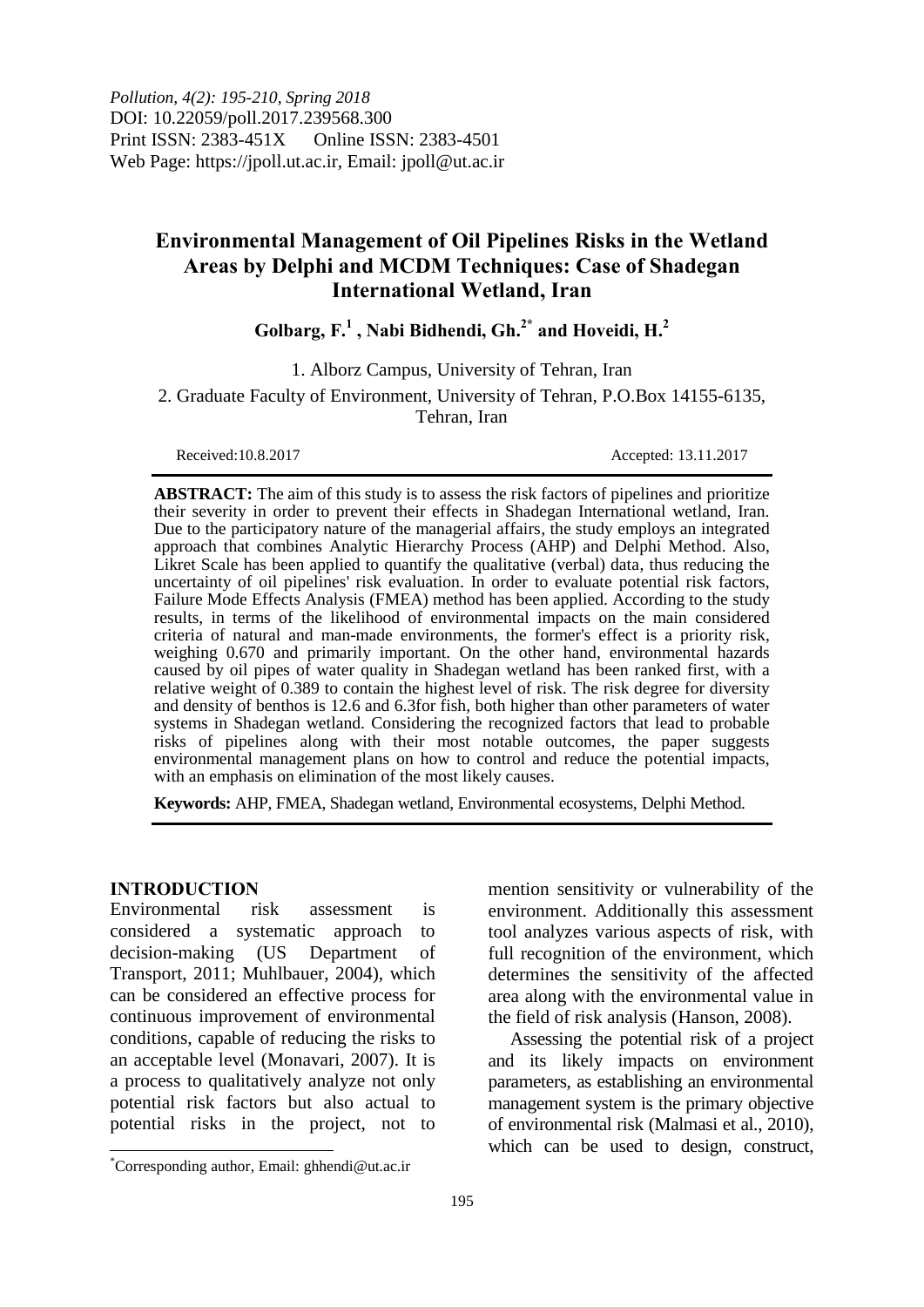operate, and maintain development projects, with the least risk and highest safety and is of strong interest to managers and planners (Crowl and Jo, 2008).

It is well accepted that transporting crude oil via pipeline is more efficient, capable of moving large amount of fluids in a certain amount of time. Thus, Pipeline is known to be the safest way to transport oil and gas worldwide with an average failure rate of 0.6 per 1000 km years for onshore pipeline. However, the pipelines route from the oilfield and import sites to the consumption sites raises many environmental issues.

This paper examines the environmental risk of oil pipelines in Shadegan wetland and its surrounding area in Khuzestan Province. Based on all the activities envisaged in these pipelines, there are significant risks, threatening local residents, staff, and constituent elements of ecosystems which are potentially performing an activity. In addition, pipeline constructions in the vicinity of the wetland area, from which they kept extracting the fluid, led to some contaminations that may affect the

surrounding creeks as they are the most important ecosystems of biodiversity.

Pollution control issues have caused a great concern in Shadegan wetland, an area sensitive to both the environment and the local people. It should be realized that the best pollution control measures should be incorporated in the final design and operating procedures so that the wetland's natural resources can be protected (Sardar,et al., 2009; Karbassi et al., 2008). The environmental impact analysis indicates that the offshore pipeline can be constructed in such a way not to cause any unacceptable impact on the area's biodiversity and conservation interests.

### **MATERIAL AND METHODS**

The wetland in Shadegan is one of Iran's international wetlands listed in Ramsar's Convention, held in 1971 (Montazer-Hojat et al., 2015). Located at the end of the Jarahi River in southwest Iran, Khuzestan Province (Scott, 2007) (Fig. 1), with an area of 400000 hectares, it is the 34th largest wetland in the world and the largest one in Middle East.



**Fig. 1. Location of pipelines in the Shadegan wetland**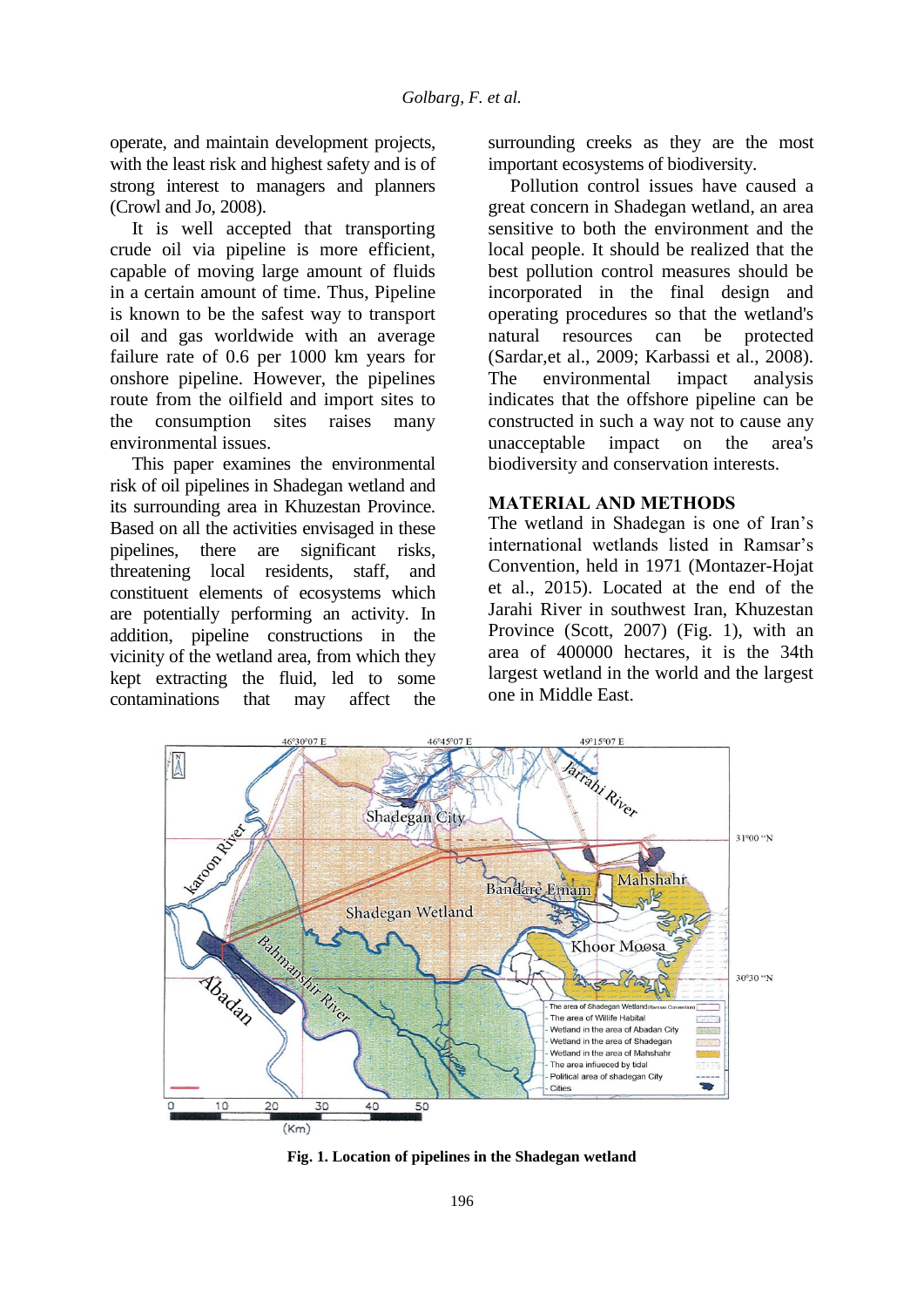Shadegan wetland makes it possible to foster sustainable development. Notwithstanding, unsustainable activities, particularly those involving chemical industries, pollution, mismanagement of water resources, and other improper activities have imperiled it (Kaffashi et al., 2011; Monavari, 2009). There are two crude oil pipelines, 53 km long, which goes through Shadegan wetland from Bandar Mahshar, Khouzestan Province, in southwest of Iran (Davami et al., 2014).

To assess the environmental risks of oil pipelines, the first step would be identifying the most important environmental aspects and impacts (Kandiyoti, 2012). The study firstly examined the environment situation in the study area, then to examine fine construction and operation phases of the activities. In order to both check the water pollution of Shadegan wetland along with the creeks, radiating from it, and determine the level of biodiversity for aquatic species, it analyzed physical and chemical parameters as well as the biological draft.

Since there are two risks, namely probability of predicted risk and severity of the potential consequences are an unwanted event (Brody, et al., 2006). Due to the participatory nature of the managerial affairs, an integrated approach, combining Analytic Hierarchy Process (AHP) and Delphi Method (Culley, 2011) was applied.

Three Delphi panels were composed of environmental experts, residing in the province of the study area, in the context of risk assessment. To get accurate results, the study methodology was described to them (Geist, 2010).

In the first round, 25 questionnaires, containing environmental criteria were distributed among 40 experts as members of the panel. Out of the total 25 questionnaires, eight were not assessed due to lack of response or incomplete answers. Totally 23 criteria were included in the questionnaire. At the end of the first round, panel members added three new criteria to the questionnaire.

In the second round, 26 criteria already existed in the questionnaire and 8 more were derived from the panel team's new ideas which were given to 18 experts who participated in the last round. In this round, five questionnaires were excluded as a result of incomplete answers or failure to receive responses, leaving 12 questionnaires to be evaluated. Results of the average scores, determined by panel members as well as the considered person in the previous round of surveys, were placed at the disposal of a group.

In the next round, 21 criteria were given to the team who attended the last round. In this round, results of the average scores, determined by experts as well as the considered person in the last round of poll, were placed at the disposal of each of the members to be compared and finalized. The Kendall's coefficient of concordance was computed as 0.76 (which is higher than 0.5), which considering that the number of panel members were more than 10 people, made it significant. Therewith, a consensus was created among the panel members and the Delphi was stopped at the third round.

AHP method is one of the multi-criteria decision making techniques (Kheirkhah Ghehi et al., 2013; Brito, et al., 2009; and Mirghafouri and Kousha, 2015). In this way, weighting criteria, sub-criteria, and priority options are performed, using the technique of "special vector" (Dey, 2010). Also, in this way, the use of the software Expert Choice is set by the relative weights of the criteria and sub-criteria, determining the final weight options.

Classification for the severity of the risks of the pipelines was in accordance with the classification of the severity of the effects of the technique on Failure Modes and Effects Analysis (FMEA) (Chiozza and Ponzetti, 2009; wangpoon et al., 2009; Segismundo, et al., 2008; Kumar, 2005).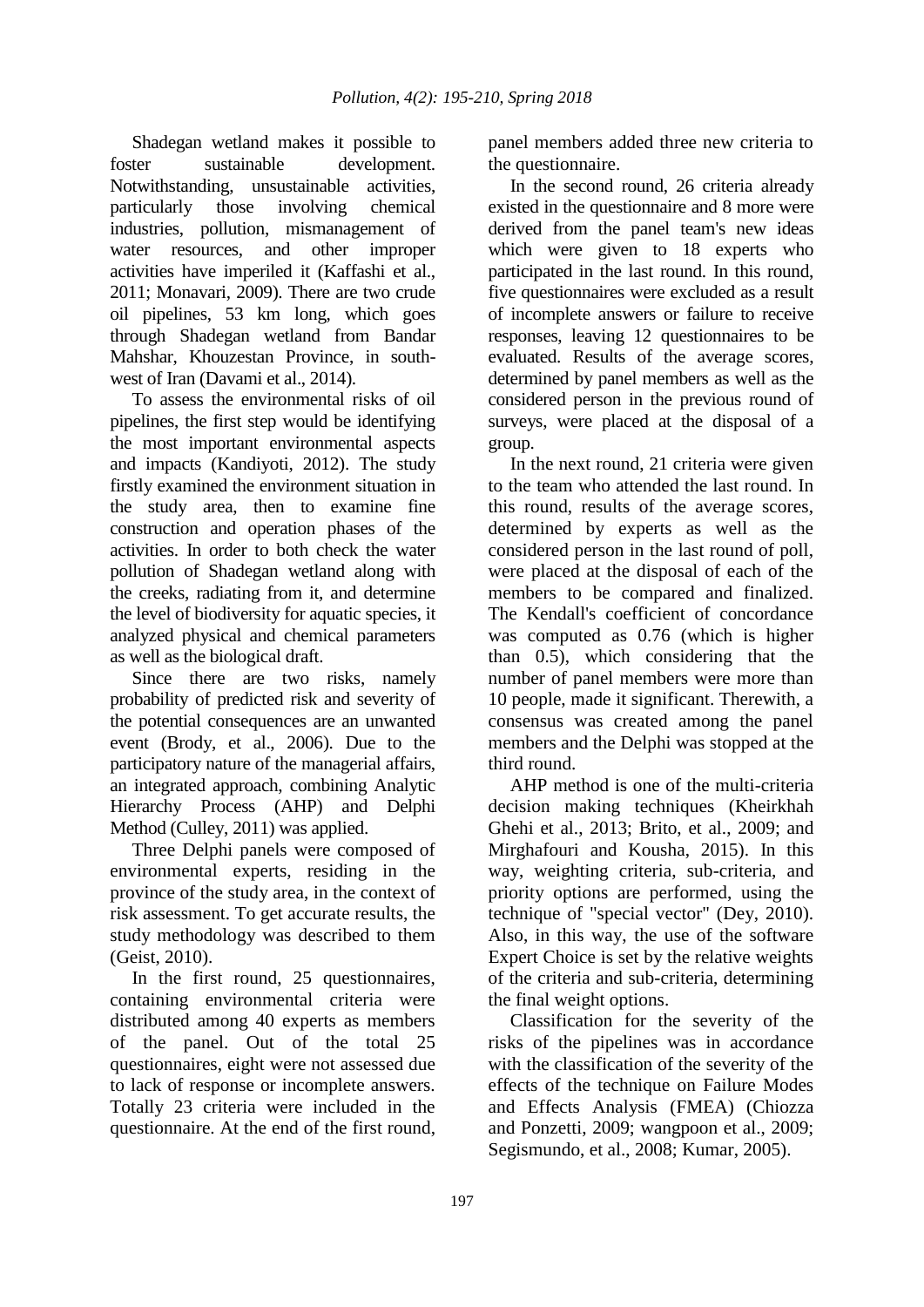## **Results and Discussion**

Due to the studied pipelines, the most important environmental hazards included fuel explosion, oil spills from pipes, leaking fuel when transporting and unloading, explosion at other facilities that are either available already or under construction, discharge wastes, dredging, and particle layer. Potential environmental risks included natural environmental risks as well as risks for human environment.

The most important surface water resources in the study area were some creeks including Shadegan wetland, Khoor Moosa, and Khoor Samaili, along with Jarrahi River.

As a result of dredging and earthworks operations, due to discharge of silt and sludge and dredging of aquatic ecosystem, parameters such as TDS, TSS, sodium, calcium, phosphate, and other minerals undergo some changes (Alencar et al., 2010). Also, consumption of oxygen by decaying and decomposing organic materials created anaerobic conditions, reducing water quality in the affected area, thus increasing the COD and BOD of water. The study area is located in Khalaf-abad-Shadegan plain with the water depth of the area being 60 cm in average (Ramsar Convention Secretariat, 2007). Any oil spills from pipes, facilities, tanks, and special equipment on the ground may contaminate the groundwater in the study area.

Oil spills from the pipelines, in an aquatic ecosystem, caused potential adverse impacts on biological environment (Narjes, 2013; ENSR Corporation, 2007). According to studies, the mud zone in the western part of Shadegan wetland is considered the location for disposal of dredged particle layer. It includes lands that are in fashion, being under water and an appropriate habitat for some fish like Mudskippers. It can be seen during low tide on the muddy sediments in creeks. Also, it is a perfect station for fishing vessels to stop or traffic. The highest

frequency of benthic organisms in these habitats belong to the family of Amphipods, Polychaetes, Copepods, and Coupe (Hosseini Alhashemi et al., 2012).

Petroleum products, available in dredging sludge (Li et al., 2015) and discharged into receiving waters, affect the fish in the waters of the region. In addition, higher sediment loads and suspended solids in the creeks along with the impact of dredging on vessels' rotation that lead to the docks, ends up with the destruction of the habitat for aquatic invertebrates, population decline in benthos, and impaired gill and feed of the fish.

Most likely, disposal of earthwork materials in creek water is followed by negative outcomes, usually due to deposited materials or solid phase, which could affect both organisms (Kim et al., 2011) and benthic, by coating the substrate and habitat for them. This results in the integration of bio and toxicity of the liquid phases and suspended (Liu, 2014). Also, heavy metals, a component of petroleum and its derivatives, are deposited on the substrate of creeks and wetland (Muralidharan et al., 2004), ending up with the destruction of benthic communities.

Other pipeline activities that contribute to the risk included recoverable oil reserves of land for the establishment of the pipes. The depth of the extraction area was 2 meters, being a habitat for some fish in the region. Following pipeline implementation, this habitat would get destroyed and the dependent benthic communities would be lost.

Some plants like Salsola sp. and some weed species grow in the mud at the aquatic area and its surroundings (Kaffashi et al., 2011). On the margins, however, this changes to mangrove trees, planted by hand. Oil products available on dredging sludge, discharged into receiving waters, affect the fish in territorial waters, whereby suspended solids including grease, oil, and petroleum products, create a thin layer on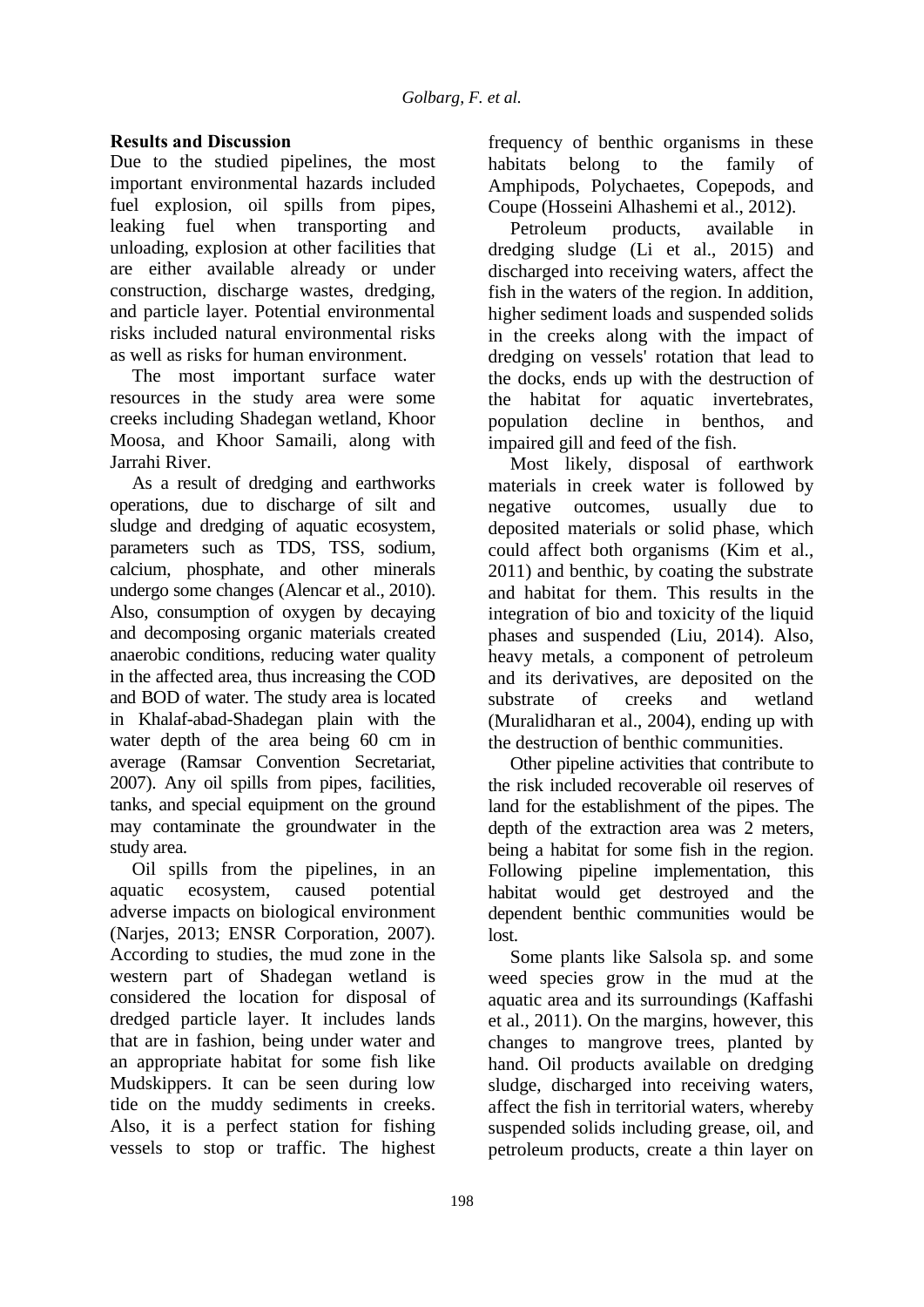the surface of the water, leading to the consumption of dissolved oxygen in the water. They can stop the process of photosynthesis and oxygen absorption in the water (Colavito, 2002). For drinking water, the pollution caused by oil is toxic to phytoplankton. Oil makes an impermeable layer that prevents gas exchange, reducing not only the depth of light penetration but also photosynthesis. Given that biological organisms depend on phytoplankton, other living creatures are affected, too (Ramsar Convention.2010; Jica, et al., 2003).

Shadegan wetland is the only zone under the protection of the Department of Environmental, Khuzestan Province, in the study area, through which the pipelines pass (Assessors of the environment Co., 2007). Hence, the risks and environmental impacts from construction and operation of pipeline activities in this area are very probable.

Considering various contaminants, water, and wastes which are released during oil pipeline operations, it is obviously right to ignore them and their proper disposal take place for the following reasons:

1) Accidents are often due to unsafe conditions or unsafe acts. The former usually draws from improper designing the procedure or equipment, not to mention risky work conditions while the latter is typically a consequence of human factors and errors. Therefore, accidents due to unsafe conditions damage the machines, equipment, products, manufacture processes, or work area, whereas the ones arising from unsafe acts cause irrecoverable damages to human beings (National Iranian Oil Engineering and Construction Co. 2017).

2) Contaminated water, especially high concentration of petroleum and heavy metals, leads to water pollution and fish poisoning in the studied aquatic ecosystems (Pipeline and Hazardous Materials Safety Administration (PHMSA), 2008; Ahn and Jo, 2005). Etic cyclic hydrocarbons calm, even in low concentrations, may cause cancer and genetic mutations (Acton et al., 2002.). Given that local people are used to catch fish in estuaries as a source of food and livelihood, any toxicity in aquatic organisms, especially the fish and shrimps, threaten the region's health. Furthermore, contamination of groundwater with oil leaking on the soil surface may contaminate the water in the wells.



**Fig. 2. AHP priority for environmental impacts of oil pipelines in Shadegan wetland, and adjacent area (First level-Goal; Second level-Criteria; Third level-Criteria; Fourth level-Opinions)**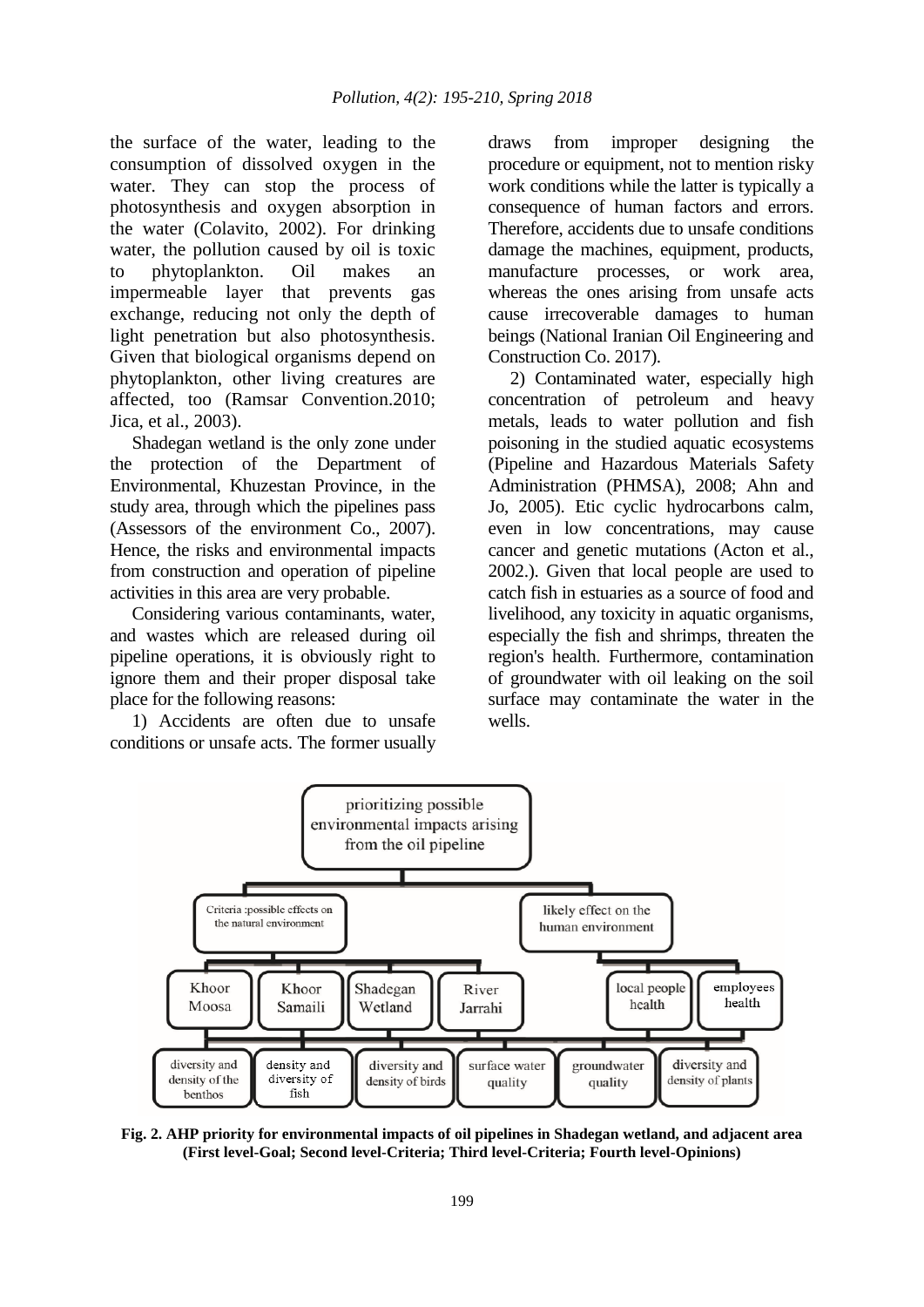To prioritize the probability of environmental risk, the preferred matrix was determined for each level to high level, and is given a number (Mirghafouri and Ali Kousha, 2015). Tables (1) to (8) present matrix priority for likely impacts of pipelines on studied environmental. As for two main criteria, namely natural and man-made environment, the likelihood of environmental impact (i.e. the effect on natural environment) was a priority risk, weighting 0.670, and primarily important. In the natural environment, parameters of physical environment were considered, based on other parts of the environment, including biological environment; consequently, there was a likely environmental risk from the pipelines for physical environment elements, such as the effect on water quality in all

aquatic ecosystems in the region. The major environmental risk for pipelines in the biological environment were the effects on behavior and structure of aquatic habitats as well as diversity and density of aquatic species (Mathews, 2013).

In the study area, both the local people and pipelines staff did not use the water from the wetland and creeks for drinking purposes; however, consequences of human environment as well as the threat to people's health probably arose from fishing, aquaculture and consumption of fish and shrimp, and a variety of contaminated oil in the diet. Hence, the effect was more likely manifested in natural environment parameters. The pair-wise comparison matrix for the corresponding effect on the human environment weighed 0.330.

**Table 1. Priorities compared to the goal**

|                                  | <b>Impact on natural</b><br>environment | <b>Impact on human</b><br>environment | <b>Priority</b> | Weight |
|----------------------------------|-----------------------------------------|---------------------------------------|-----------------|--------|
| Impact on natural<br>environment |                                         |                                       |                 | 0.670  |
| Impact on human<br>environment   | 1:2                                     |                                       |                 | 0.330  |

|                     | Khoor<br>Moosa | <b>Khoor</b><br><b>Samaili</b> | <b>River Jarrahi</b> | Shadegan<br>wetland | <b>Priority</b> | Weight |
|---------------------|----------------|--------------------------------|----------------------|---------------------|-----------------|--------|
| Khoor<br>Moosa      |                | 1:2                            |                      | 5                   | 2               | 0.322  |
| Khoor<br>Samaili    | $\overline{2}$ |                                | 9                    | 7                   |                 | 0.551  |
| River<br>Jarrahi    | 1:7            | 1:9                            |                      | 1:2                 | $\overline{4}$  | 0.042  |
| Shadegan<br>wetland | 1:5            | 1:7                            | $\mathfrak{D}$       |                     | 3               | 0.075  |

**Table 2. Priorities of natural environment**

|                                          | Effect on health of<br>staff | Effect on health of<br>indigenous people | <b>Priority</b> | Weight |
|------------------------------------------|------------------------------|------------------------------------------|-----------------|--------|
| Effect on staff<br>health                |                              |                                          |                 | 0.750  |
| Effect on health of<br>indigenous people | 1:3                          |                                          |                 | 0.250  |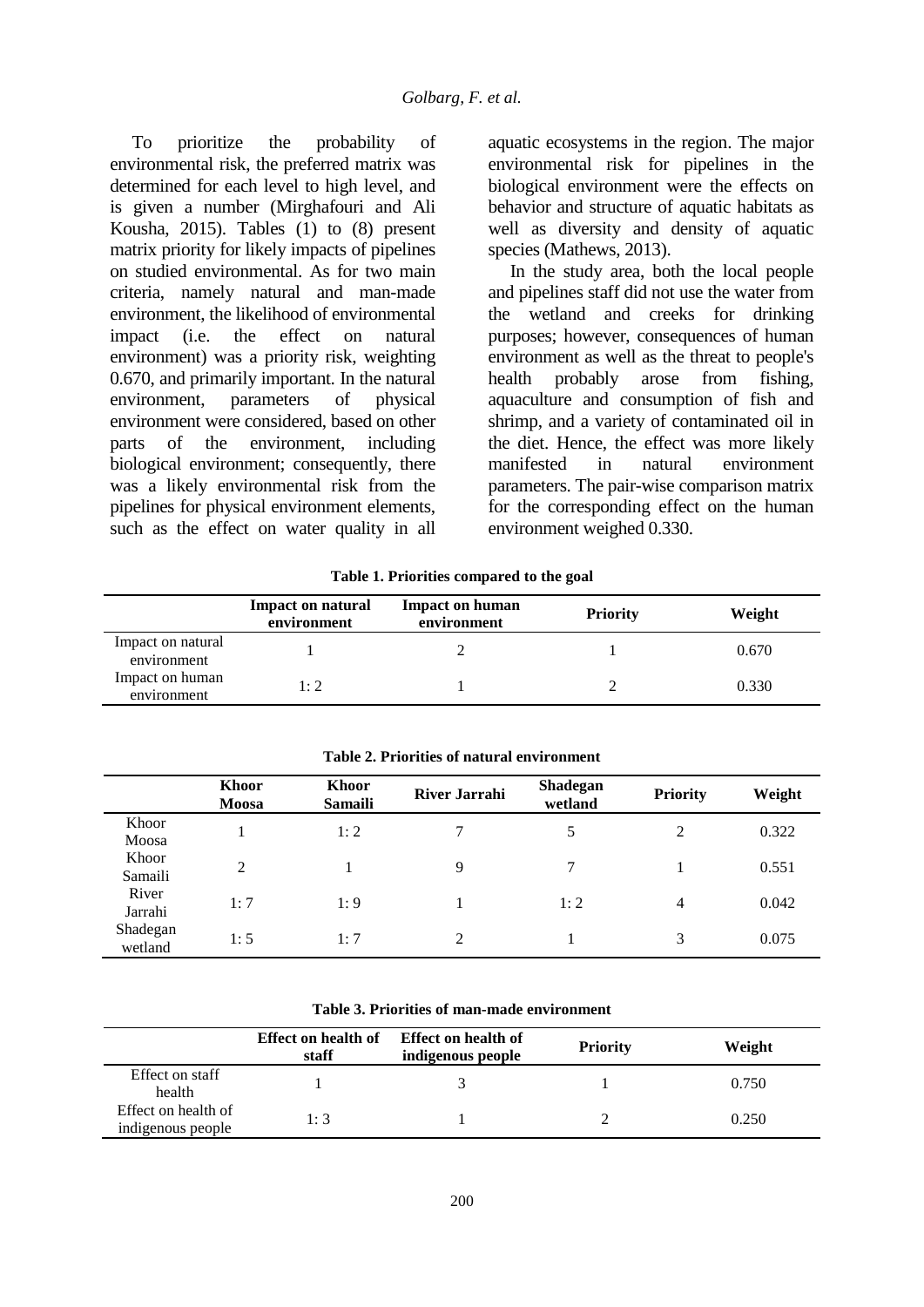|                          | <b>Benthic</b><br>communities | <b>Fishes</b>  | <b>Aquatic</b><br><i>plants</i> | <b>Birds</b>   | <b>Surface</b><br>water<br>quality | <b>Groundwater</b><br>quality | Weight |
|--------------------------|-------------------------------|----------------|---------------------------------|----------------|------------------------------------|-------------------------------|--------|
| Benthic<br>communities   |                               | $\overline{4}$ | 7                               | 5              | 1:2                                | 8                             | 0.302  |
| Fishes                   | 1:4                           |                | 6                               | $\overline{4}$ | 1:4                                | 7                             | 0.151  |
| Aquatic<br>plants        | 1:7                           | 1:6            |                                 | 1:4            | 1:4                                |                               | 0.042  |
| <b>Birds</b>             | 1:5                           | 1:4            | $\overline{4}$                  |                | 1:5                                | $\overline{4}$                | 0.071  |
| Surface<br>water quality | $\overline{2}$                | $\overline{4}$ | 4                               | 5              |                                    | 9                             | 0.389  |
| Groundwater<br>quality   | 1:8                           | 1:7            |                                 | 1:4            | 1:9                                |                               | 0.045  |

**Table 4. Priorities of Khoor Samaili**

**Table 5. Priorities of Khoor Moosa**

|                          | <b>Benthic</b><br>communities | <b>Fishes</b> | Aquatic<br><b>plants</b> | <b>Birds</b> | <b>Surface</b><br>water<br>quality | Groundwater<br>quality | Weight |
|--------------------------|-------------------------------|---------------|--------------------------|--------------|------------------------------------|------------------------|--------|
| Benthic<br>communities   |                               | 1:2           | 8                        | 4            | 1:2                                | 8                      | 0.204  |
| Fishes                   | $\overline{2}$                |               | 8                        | 4            | 1:3                                | 9                      | 0.252  |
| Aquatic plants           | 1:8                           | 1:8           |                          | l: 4         | 1:5                                |                        | 0.049  |
| <b>Birds</b>             | 1: 4                          | 1:4           | 4                        |              | 1:6                                | 4                      | 0.082  |
| Surface water<br>quality | $\overline{2}$                | 3             | 5                        | 6            |                                    | 8                      | 0.392  |
| Groundwater<br>quality   | 1:8                           | 1:9           |                          | 1:4          | 1:8                                |                        | 0.021  |

**Table 6. Priorities of Jarrahi River**

|                          | <b>Benthic</b><br>communities | <b>Fishes</b> | Aquatic<br><b>plants</b> | <b>Birds</b> | <b>Surface</b><br>water<br>quality | <b>Groundwater</b><br>quality | Weight |
|--------------------------|-------------------------------|---------------|--------------------------|--------------|------------------------------------|-------------------------------|--------|
| Benthic<br>communities   |                               |               |                          |              |                                    |                               | 0.167  |
| Fishes                   |                               |               |                          |              |                                    |                               | 0.167  |
| Aquatic plants           |                               |               |                          |              |                                    |                               | 0.167  |
| <b>Birds</b>             |                               |               |                          |              |                                    |                               | 0.167  |
| Surface water<br>quality |                               |               |                          |              |                                    |                               | 0.167  |
| Groundwater<br>quality   |                               |               |                          |              |                                    |                               | 0.167  |

**Table 7. Priorities of Shadegan Wetland** 

|                          | <b>Benthic</b><br>communities | <b>Fishes</b> | Aquatic<br>plants | <b>Birds</b> | <b>Surface</b><br>water<br>quality | <b>Groundwater</b><br>quality | Weight |
|--------------------------|-------------------------------|---------------|-------------------|--------------|------------------------------------|-------------------------------|--------|
| Benthic<br>communities   |                               |               |                   |              |                                    |                               | 0.167  |
| Fishes                   |                               |               |                   |              |                                    |                               | 0.167  |
| Aquatic plants           |                               |               |                   |              |                                    |                               | 0.167  |
| <b>Birds</b>             |                               |               |                   |              |                                    |                               | 0.167  |
| Surface water<br>quality |                               |               |                   |              |                                    |                               | 0.167  |
| Groundwater<br>quality   |                               |               |                   |              |                                    |                               | 0.167  |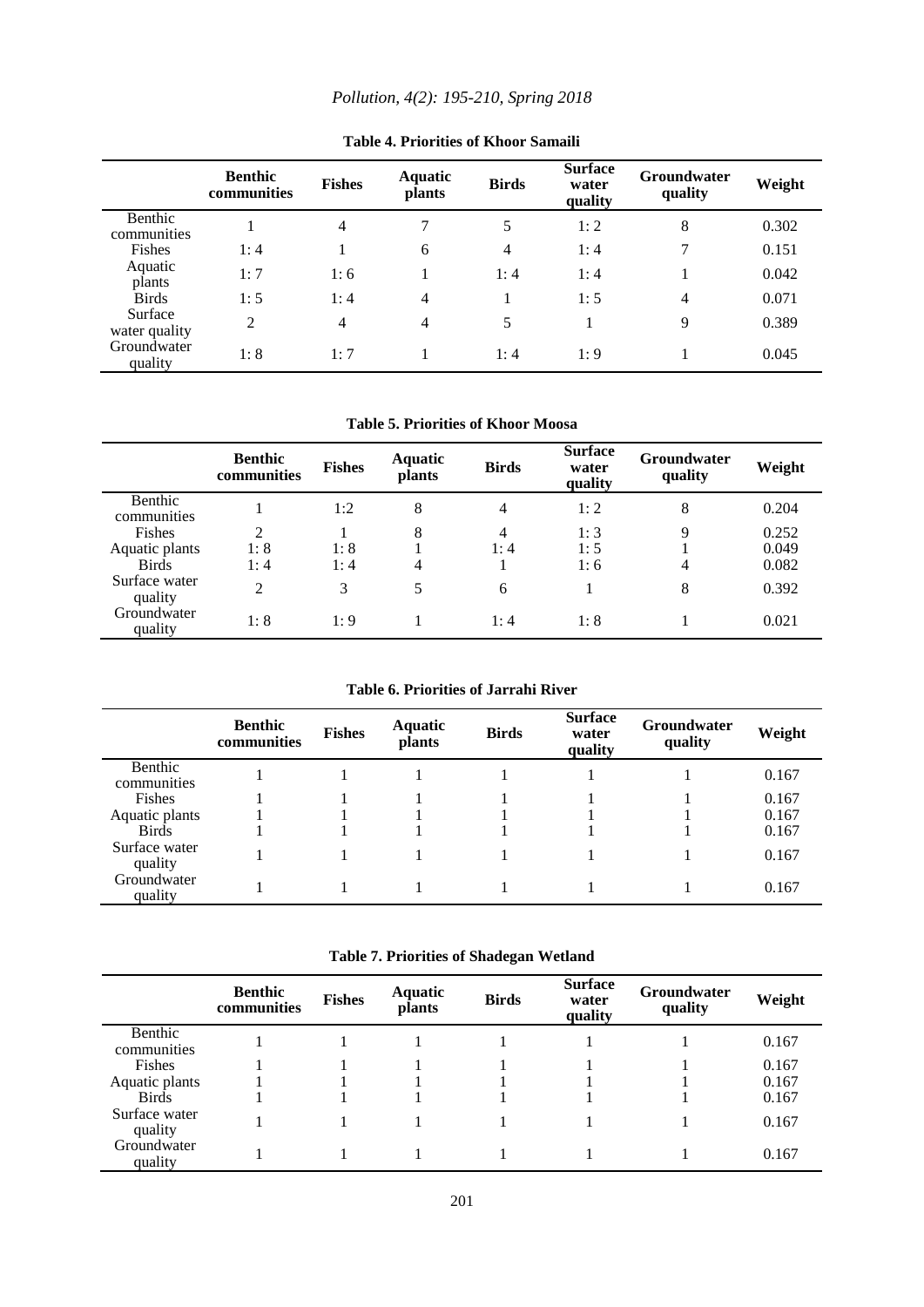|                          | <b>Benthic</b><br>communities | <b>Fishes</b> | <b>Aquatic</b><br><b>plants</b> | <b>Birds</b>   | <b>Surface</b><br>water<br>quality | <b>Groundwater</b><br>quality | Weight |
|--------------------------|-------------------------------|---------------|---------------------------------|----------------|------------------------------------|-------------------------------|--------|
| Benthic<br>communities   | 1                             | 1:2           | 8                               | 3              | 1:3                                | 1:4                           | 0.127  |
| Fishes                   | $\overline{2}$                | 1             | $\overline{7}$                  | 3              | 1:2                                | 1:3                           | 0.175  |
| Aquatic<br>plants        | 1:8                           | 1:7           | 1                               | 1:5            | 1:6                                | 1:9                           | 0.123  |
| <b>Birds</b>             | 1:3                           | 1:3           | 5                               | 1              | 1:3                                | 1:4                           | 0.091  |
| Surface<br>water quality | 3                             | 2             | 6                               | 3              | 1                                  | 1:3                           | 0.207  |
| Groundwater<br>quality   | $\overline{4}$                | 3             | 9                               | $\overline{4}$ | 3                                  |                               | 0.377  |

**Table 8. Priorities that affect the health of local people and pipelines staff**

According to studies, Shadegan Wetland, being closest to the pipelines, was more vulnerable to pipelines contaminants (Zare Maivan, 2012). In addition, pipelines had been constructed by extracting the wetland. Thus, in the matrix to compare and prioritize potential risks against natural environment, this wetland was considered a priority with a weight up to 0.551.

In case of any contamination in Shadegan Wetland, the resultant pollution was transferred to the surrounding waters, including Khoor Moosa. Therefore, Khoor Moosa, the largest creek in the study area, along with other creeks originating from it, possibly suffered from considerable pipeline pollution, putting it in the second place with a relative weight of 0.322.

Khoor Samaili was located relatively far from the pipelines, yet thanks to many facilities related to pipes, it too faced low environmental risks, posed by the activities of the plan of the oil reservoirs. The possibility of environmental risk on this creek was in the third place, having a weight of 0.075. Finally, Jarrahi River, far away from the study area with very little chance of environmental consequences and risks had the least priority, weighing 0.042.

In a matrix for comparing the tests with regards to the influence on natural environment, in turn affecting the health status of region's employees, it was in the first priority, having a weight of 0.750, thanks to its proximity to the pipelines' location as well as its facing the risks and environmental pollutants,.

It is noteworthy that the closest population center in the study area was the city of Shadegan, located at a relatively large distance from the pipelines; therefore, harmful effects on the health of indigenous people were less likely than the region's employees.

The matrix prioritized the options in comparison to the next higher level of the hierarchy, with respect to the ranks, given on the basis of diversity and density parameters of living in the aquatic environment, like the communities of benthic, fish, birds, and aquatic plants, as well as the effect on surface water quality.

In a test comparison matrix for environmental parameters of Shadegan Wetland, major activities, intended for the construction and operation phase such as dredging, layering, waste discharge, and potential oil spill, reduced water quality of the wetland. In turn, reduced water quality in the wetland affected water-dependent lives and communities of the ecosystem. As a consequence, environmental hazards for water quality, caused by oil pipes, were placed first in Shadegan Wetland, having a relative weight of 0.389.

In the second priority and with a weight of 0.302, there was the pair-wise comparison matrix for options, owing to the diversity and density of benthic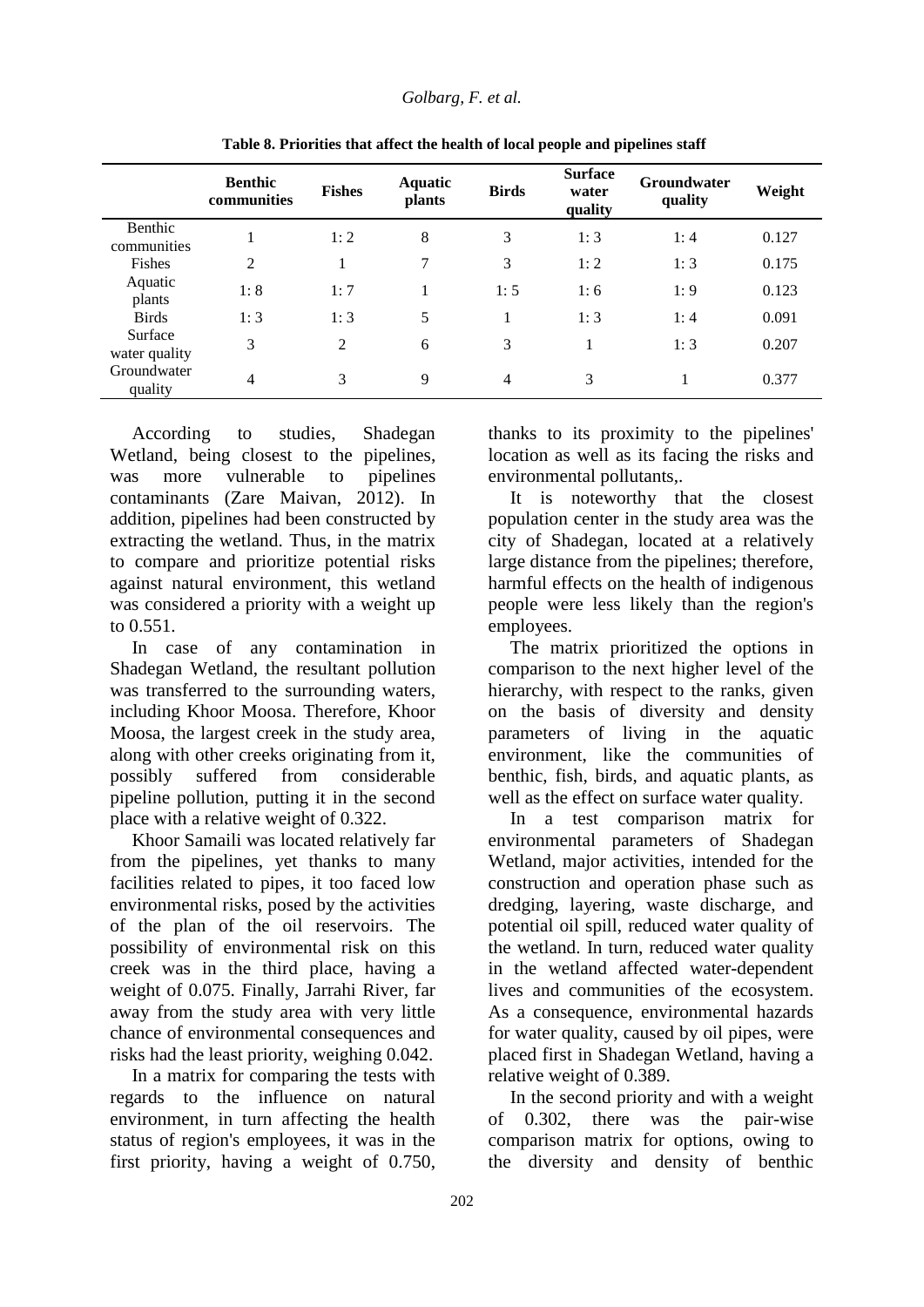communities (benthos). The Macrobenthic in the area were either destroyed through dredging and earthworks or difficult to find nutrition due to a change in the substrate. In either case, their population declined. In addition, any outflow of oil compounds at the time of loading, pipe clearing, and spills had the sediments receive a lot of fuel. Part of the oil ended up as a thin layer on the floor, creating an anaerobic environment. The remaining oil in the water, on the other hand, reduced the power chemical feeding in demersal, like the bivalves.

Benthoses are choice feeds for the fish (Ganoulis, and Simpson, 2006). Therefore, any shortage or lack of them introduces food poverty in an ecosystem. In the matrix, the diversity and density of fish in Shadegan Wetland (Ramsar Convention Secretariat, 2013) had the third priority with a weight of 0.151. Dredging in a wetland's bed along with an increase in suspended solids (SS) of the water blocked fish gills, leading to some disorders in their respiratory system, ulcers in their tissues, and reduced quality suitable for their reproduction and spawning areas. Also, oil leaks into the water reached the adipose tissue of the fish in the long run, making changes in their behavior, immigration forms, fertility rates, habitat, and food supplies.

The effect of the density and diversity of waterfowl and waders, with a weight of 0.071, was ranked in the fourth priority. Thanks to the conditions, governing the pipelines' implementation to allow certain species of birds compatible with living conditions of the wetland, the traffic was very low in this area. It was anticipated that pipeline activities could possibly have harmful effects on birds to deploy oil pipes, through pollution and decreased water quality. In terms of oil spills and fish mortality, nutrition adversely affected different bird species, dependent on aquatic ecosystems (Hosseini Alhashemi et al.,

2011). Moreover, oil pipes diminish the protective properties of birds' waterproof feathers, blocking their respiratory tract, and eventually choking them. If ingested, petroleum products lead to stress reactions, a decrease in reproduction of both sexes, and damaged red blood cells in the blood, causing anemia, since the irritation of the digestive tract changes the fat in the liver, enlarges adrenal glands, and kills the tissues (Dawotola et al., 2010).

It should be considered that the risk of adverse effects, caused by the birds, is quite insignificant since the probability of oil leak in the pipelines as well as water pollution was low and birds' contact surface with water was small, not to mention the decreased quality of their habitats along with the fact that they could simply migrate to other habitats. Therefore, this was put in the fourth priority in the matrix, taking precedence over other environmental factors. The impact on aquatic plants and groundwater quantity weighed 0.042 and 0.045, respectively, which sent them to the last priorities.

In comparison matrix test for possible effects on environmental parameters of Khoor Moosa, the probability of an impact on this creek's water quality was in the first place, with a weight of 0.392. Possible adverse effects, resulting from the implementation of the Khoor Moosa, were similar to Khoor Samaili. The difference was that only the Khoor Moosa underwent dredging operations, hence the effects of this activity were not likely to be listed as biotic and abiotic factors of Khoor Moosa.

Considering that tides' movements in the creeks (Galalizadeh et al., 2016) result in emissions in the surrounding waters, in the event of any oil leak or spill, there was a possibility of emissions and pollution in Khoor Moosa. Due to high biological diversity in the creeks, which was the main characteristic of other estuaries, pollution and its impacts played an important role in the quality of their environment.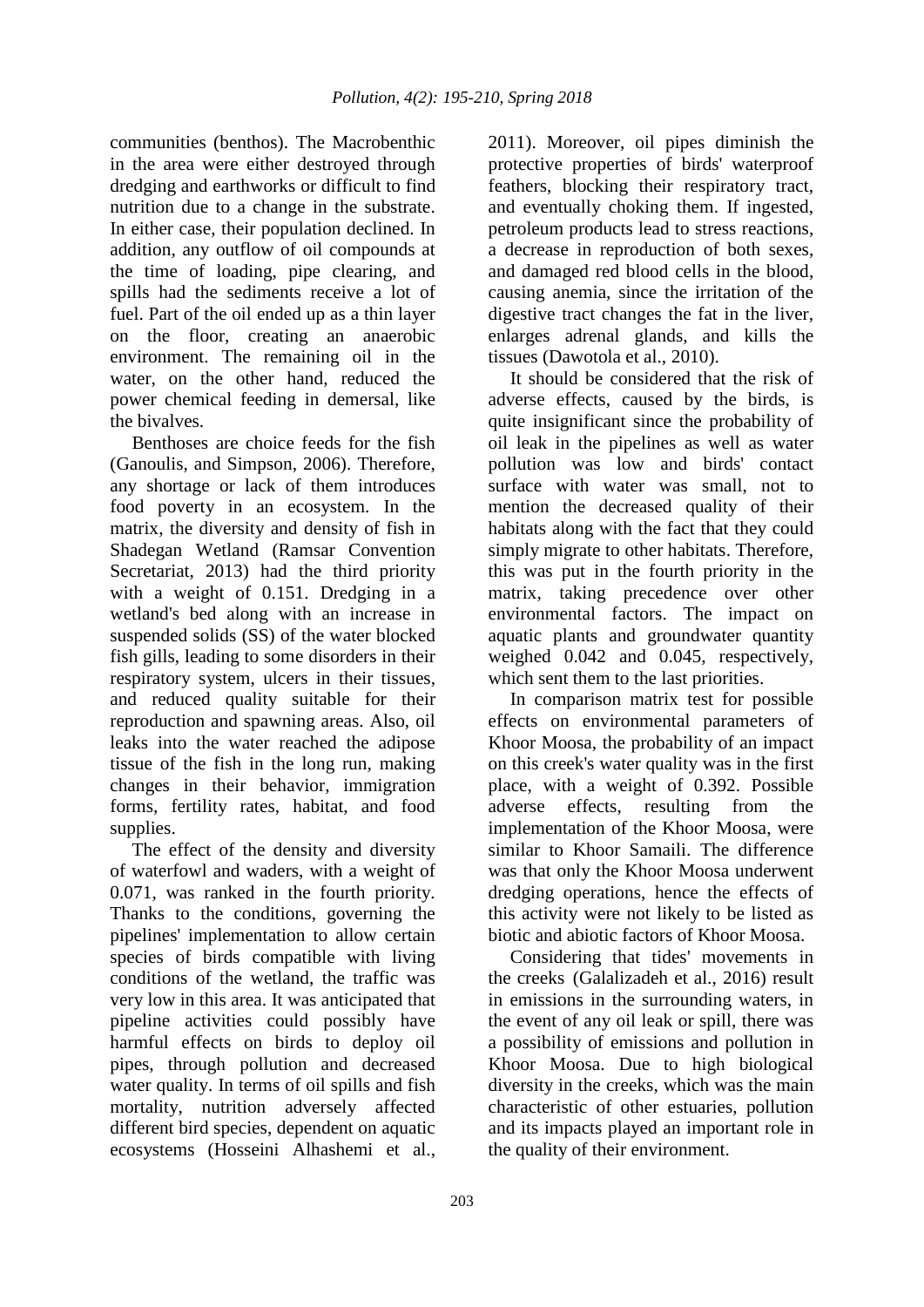The probability matrix effects of environmental parameters of Jarrahi River shows that this river was located in a relatively large distance from the pipelines, thus the water of wetland and creeks of this area were not completely associated with the river, itself. Therefore, the impact on water quality as well as biotic factors' influence on the river was not likely. So in the matrix, abiotic and biotic effect on all parameters, specified in Jarrahi River, weighed 0.167. This applies to Khoor Samaili, too, meaning that despite the protection and conservation of most coastal ecosystems, along with animal species, aquatic plants, and related habitat, local to these areas, the potentiality to cause environmental hazards arising from the lagoon was not likely as this zone lay far away from the pipelines, having a weight equal to 1.

The matrix prioritized options for the final effect on indigenous and local people's health, along with that of the pipelines workers in the area. As such, the influence on the quality of surface and ground water, were put in the first and second places, respectively, having a weight of 0.377 and 0.207. The impact on fish, benthic communities, and birds, weighed 0.175, 0.127, and 0.091, respectively, getting the third and fourth places.

There was no effect on health, given that the local people, i.e., both the workers and indigenous people residing in the area, did not provide their drinking water from the region's creeks. Therefore, water pollution, caused by possible contamination of water bodies in these ecosystems, only affected poisoning through catching fish from waters, riddled with oil and heavy metals, and by feeding them to local people.

Only through oil spills along pipelines' paths, was it likely for groundwater quality to be reduced. In terms of groundwater pollution, since the people of the region used it as a source of drinking water, there was a risk of side effects on their health. The area, around oil pipelines, had been insulated by concrete walls and basins, thus there was a low risk for oil spills from the pipes.

Table (9) gives the results for quantification of environmental impacts, caused by the pipelines, showing that dredging activities and fuel outflows from pipelines and tankers had the greatest impact on environmental parameters in the study area. According to Table 9, the severity of the impact on diversity and density of benthos and various fish species were in the highest level.

Scoring showed that the harmful environmental effects of oil reserves at the docks of Mahshahr Port on water quality of Khoor Samaili posed highest level of risk. Yet, the effect on diversity and density of benthic communities as well as fish species in Khoor Samaili and Khoor Moosa had medium risk level, with other environmental parameters, related to aquatic habitats in the study area, having very low to low risk levels. Table (10) classifies the degree of risk and environmental risk levels for each environmental parameter.

## **Recommendations**

Risk control strategies demonstrate the potential opportunities to promote protection of environment and the population, affected by the pipelines. Control measures can be taken to help changing the design, construction, operation, and maintenance of these projects (Nasehi et al., 2013).

The aim of these measures will be to reduce risk from high levels to lower levels and, in fact, reduce the risk and likelihood of their occurrence (Achebe, 2012). Appropriate methods of management, which is at the same time environmentallyfriendly, must be put in good use in order to manage environmental risks. In addition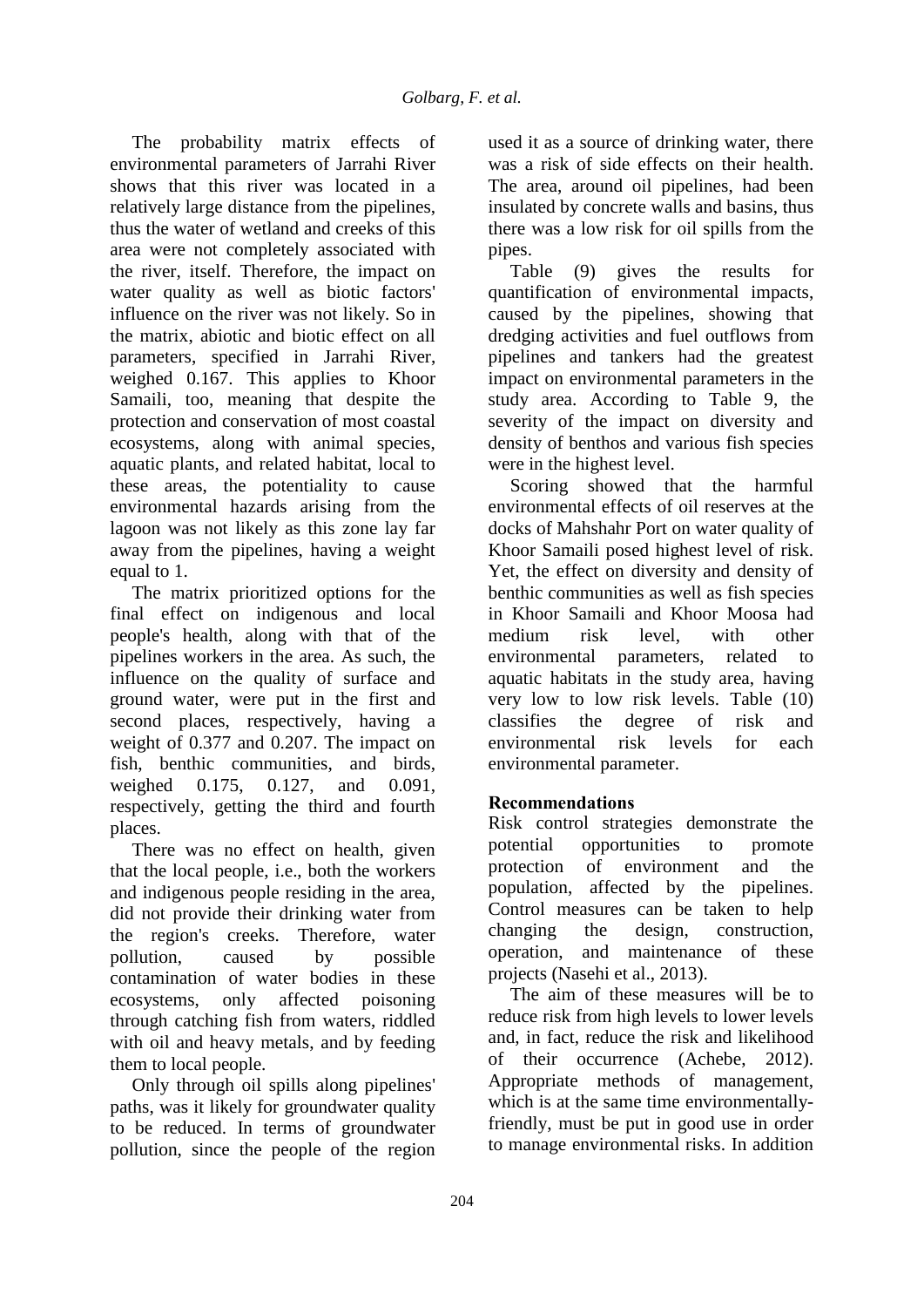to the purposes and requirements of the scheme, this will reduce the environmental hazards, caused by the interaction between natural phenomena and activities plan, being justified in economic and technical terms.

Preparing and implementing a management system to take some measures for controlling the risk is part of the risk management program, being its primary purpose, (Khaleghian et al., 2013; Taghinia Hejabi et al., 2011). A program to manage environmental risk will be a component of environmental risk assessment, which tries to risk control, and develop decisionmaking and implementation stages of risk management under consideration, needed be implemented in the process of carrying out development projects, especially in the wetlands and the environments, around them.

Risk management programs should be organized processes to identify specific actions, leading to lower or stop the risk at the current level (Whanda et al., 2015; Vesali Naseh et al., 2012). In cases where risk control does not commensurate with environment management or cannot perform prevent its occurrence, it should be provided with necessary preparations to deal with possible consequences of its occurrence (Venugopal, 2009).

Some general suggestions to implement corrective actions and mitigate risk in this study, for effective protection of Shadegan Wetland as one of the Iranian wetland areas, can be expressed as follows:

A - Organizing water pollutants

- Observe the schedule for earthworks

- Prepare response plans to deal with spills of hazardous materials, oil and lube, fuel, etc.

- Control and monitor oil spills from pipelines, pumping oil tanks stationed in the Port

- Use physical barriers in place to prevent waste entry in appropriate activities

B - Accounting factors for soil pollution

- Monitor liquid waste discharge into the soil, such as fuel, oil, hydraulic oil, etc.

- Inspect the track and privacy in order to implement the plan and inform the chief contractor on the project's legal privacy

- Deploy tanks to collect leaks from the drain along with the channels

- Removal of contaminated soil in the event of oil spills on the soil surface

C - Correcting the destructive factors of fish

- Control and monitor illegal discharge of ballast water of oil tankers, passing through them to the dock at the port

- Fully review the diversity and expansion benthic communities and fish in the area, and continuously monitor the dependent creatures

- Monitor the operations, migration, distribution, diversity of species, density, spawning season, nesting, and fertility for aquatic species, along with water, such as bird species in the area of mud, and tides in the creeks and estuaries species of birds that have conservation value

- Monitor dredging and layering activities

D - Regulatory risk factors on health

- Determine the signs and symptoms of privacy and oil pipelines, hazardous facilities design, and symptoms related to safety issues in the area

- Inform local people and employees in the region about the case of water contamination and poisoned fish

- Hold training courses in all levels about the consequences of water pollution and how to reduce it along with the ways of dealing with accidents such as oil spills, fires, and explosions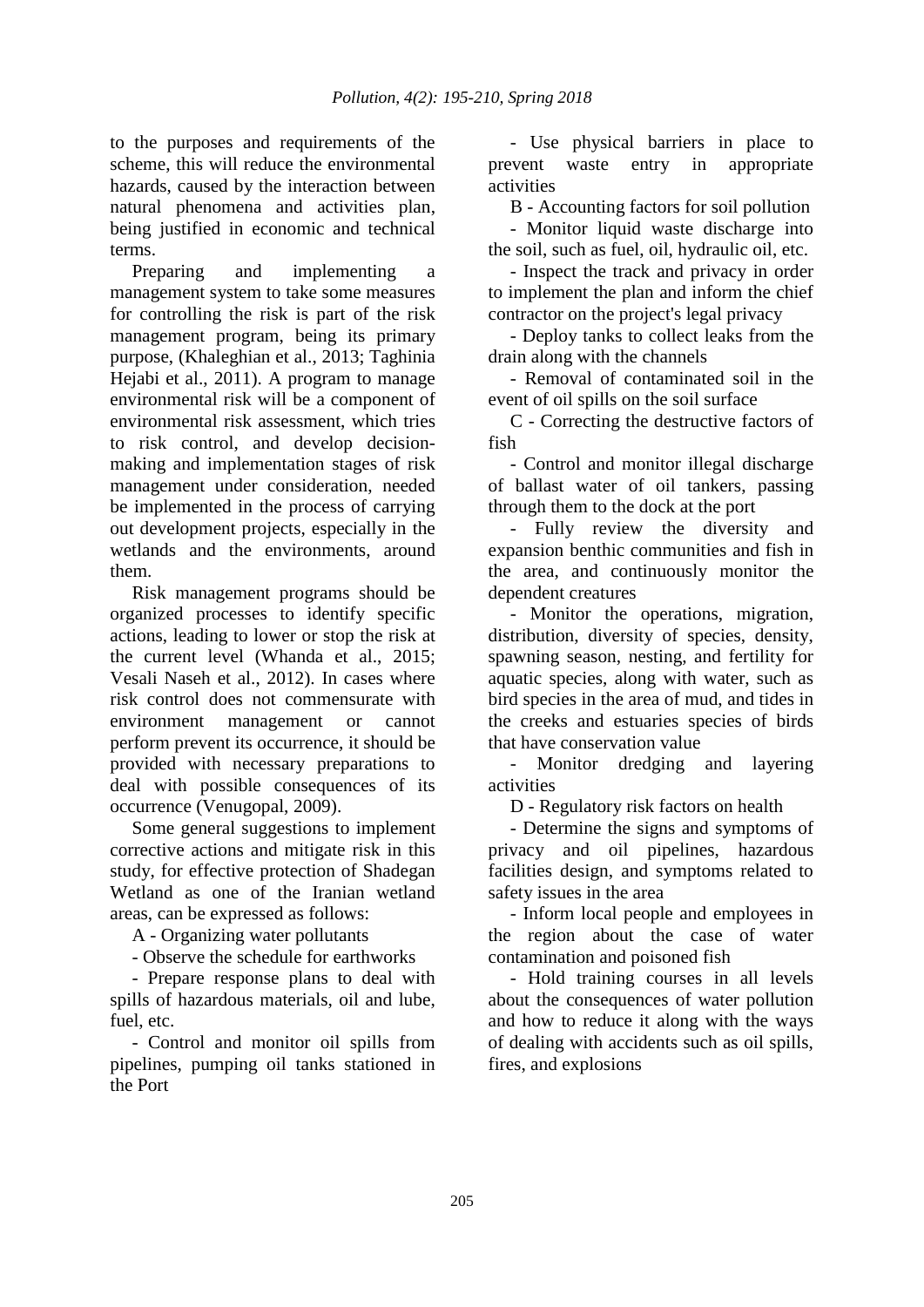|                     | <b>Environmental consequences/</b><br><b>Activities</b>        | <b>Dredging</b> | Discharge of<br>dredged<br>material | <b>Leaking</b><br>fuel from<br>tanks | Leaking<br>fuel from<br>pipeline | <b>Extraction of</b><br>the estuary | <b>Discharge</b><br>ballast<br>water of<br>ships | Ei<br>(xi) |
|---------------------|----------------------------------------------------------------|-----------------|-------------------------------------|--------------------------------------|----------------------------------|-------------------------------------|--------------------------------------------------|------------|
|                     | Effect on the<br>diversity and<br>density of<br>benthos        | 9               | 5                                   | 8                                    | 8                                | $\overline{7}$                      | 6                                                | 43         |
|                     | Effect on the<br>diversity and<br>density of fish              | 7               | $\tau$                              | $\,8\,$                              | $\,8\,$                          | 5                                   | $\tau$                                           | 42         |
| Shadegan<br>wetland | Effect on the<br>diversity and<br>density of<br>aquatic plants | 6               | 6                                   | 5                                    | 5                                | 6                                   | $\overline{4}$                                   | 32         |
|                     | Effect on the<br>diversity and<br>density of birds             | 3               | 3                                   | $\overline{4}$                       | $\overline{4}$                   | $\overline{c}$                      | 6                                                | 22         |
|                     | Effect on the<br>quality of<br>surface water                   | 6               | $\boldsymbol{7}$                    | 8                                    | $\,8\,$                          | 6                                   | $\overline{7}$                                   | 42         |
|                     | Effect on the<br>diversity and<br>density of<br>benthos        | 3               | 3                                   | 7                                    | $\overline{7}$                   | $\mathfrak{2}$                      | 6                                                | 22         |
|                     | Effect on the<br>diversity and<br>density of fish              | 3               | $\overline{3}$                      | $\boldsymbol{7}$                     | $\overline{7}$                   | 3                                   | $\overline{7}$                                   | 30         |
| Khoor Moosa         | Effect on the<br>diversity and<br>density of<br>aquatic plants | $\overline{c}$  | $\sqrt{2}$                          | $\overline{4}$                       | $\overline{4}$                   | $\sqrt{2}$                          | $\overline{4}$                                   | 18         |
|                     | Effect on the<br>diversity and<br>density of birds             | $\overline{c}$  | $\sqrt{2}$                          | 3                                    | 3                                | $\sqrt{2}$                          | 6                                                | 18         |
|                     | Effect on the<br>quality of<br>surface water                   | 5               | 6                                   | $\overline{7}$                       | $\overline{7}$                   | 5                                   | $\overline{7}$                                   | 37         |
|                     | Effect on the<br>diversity and<br>density of<br>benthos        | $\mathbf{1}$    | $\mathbf{1}$                        | $\mathbf{1}$                         | $\mathbf{1}$                     | $\mathbf{1}$                        | $\mathbf{1}$                                     | 6          |
|                     | Effect on the<br>diversity and<br>density of fish              | $\mathbf{1}$    | $\mathbf{1}$                        | $\mathbf{1}$                         | $\mathbf{1}$                     | $\mathbf{1}$                        | $\mathbf{1}$                                     | 6          |
| Khoor Samaili       | Effect on the<br>diversity and<br>density of<br>aquatic plants | $\mathbf{1}$    | $\mathbf{1}$                        | $\mathbf{1}$                         | $\mathbf{1}$                     | $\mathbf{1}$                        | $\mathbf{1}$                                     | 6          |
|                     | Effect on the<br>diversity and<br>density of birds             | $\mathbf{1}$    | $\mathbf{1}$                        | 3                                    | $\mathfrak{Z}$                   | $\mathbf{1}$                        | 3                                                | 12         |
|                     | Effect on the<br>quality of<br>surface water                   | $\mathbf{1}$    | $\mathbf{1}$                        | $1\,$                                | $1\,$                            | $\mathbf{1}$                        | $\mathbf{1}$                                     | 6          |
|                     | Effect on the<br>diversity and<br>density of<br>benthos        | $\mathbf{1}$    | $1\,$                               | $\,1$                                | $\,1\,$                          | $\mathbf{1}$                        | $\,1$                                            | 6          |
|                     | Effect on the<br>diversity and<br>density of fish              | $\mathbf{1}$    | $\mathbf{1}$                        | $\mathbf{1}$                         | $\mathbf{1}$                     | $\mathbf{1}$                        | $\,1$                                            | 6          |
| River Jarrahi       | Effect on the<br>diversity and<br>density of<br>aquatic plants | $\,1$           | $\,1\,$                             | $\mathbf{1}$                         | $1\,$                            | $\mathbf{1}$                        | $\mathbf{1}$                                     | 6          |
|                     | Effect on the<br>diversity and<br>density of birds             | $\mathbf{1}$    | $\mathbf{1}$                        | $\sqrt{2}$                           | $\sqrt{2}$                       | $\sqrt{2}$                          | $\sqrt{2}$                                       | 10         |
|                     | Effect on the<br>quality of<br>surface water                   | $\mathbf{1}$    | $\mathbf{1}$                        | $\mathbf{1}$                         | $\mathbf{1}$                     | $\mathbf{1}$                        | $\mathbf{1}$                                     | 6          |

## **Table 9. Scoring for the severity of the environmental impacts of the project**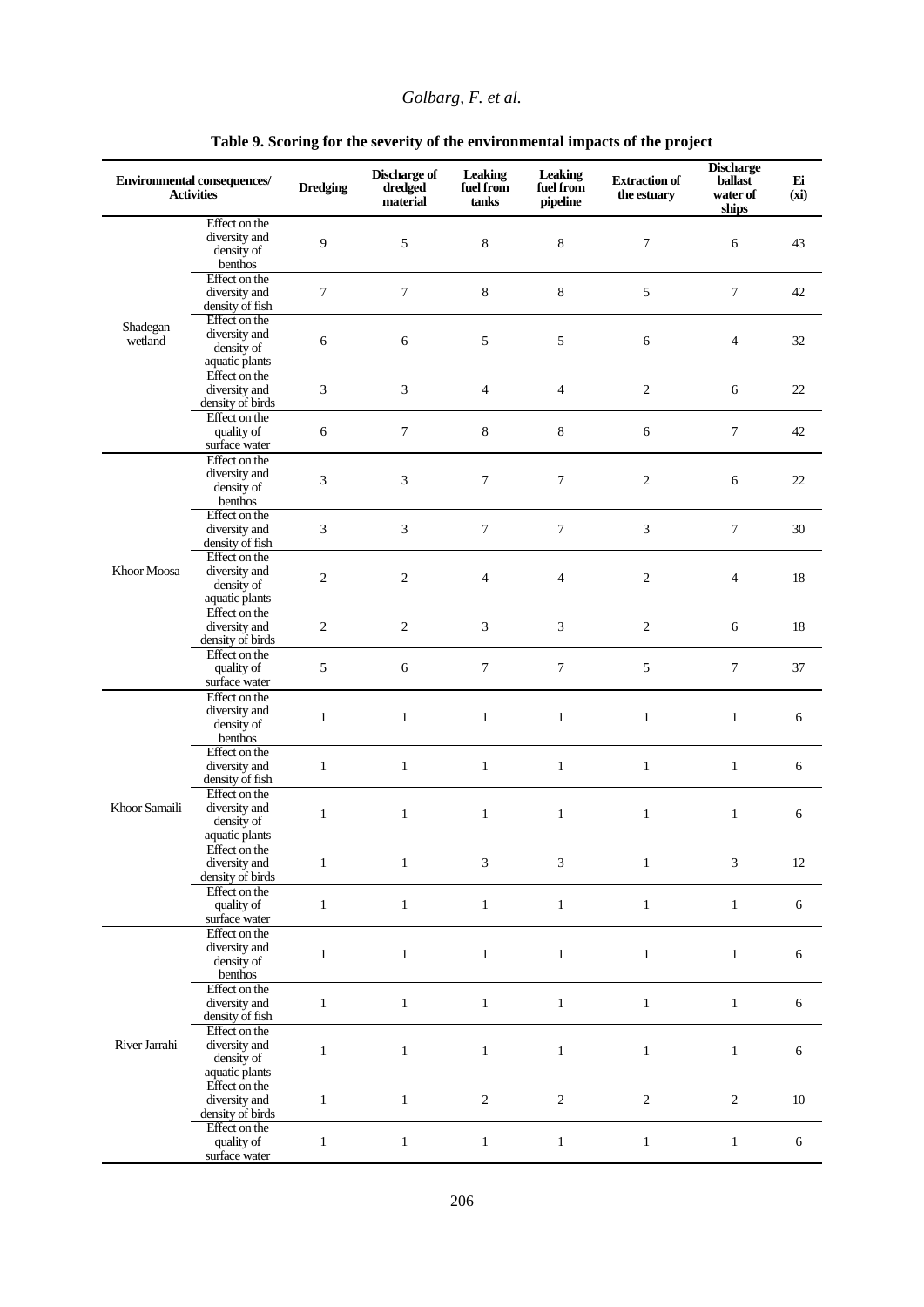| <b>Water systems</b> | <b>Environmental impact</b>                              | <b>Probability</b><br>Wi | <b>Intensity Ei</b><br>(xi) | Degree of risk<br>Rk | Level of<br>risk |
|----------------------|----------------------------------------------------------|--------------------------|-----------------------------|----------------------|------------------|
|                      | Effect on the diversity and density of<br>benthos        | 0.302                    | 43                          | 12/6/98              | High             |
|                      | Effect on the diversity and density of fish              | 0.151                    | 42                          | 6.342                | Average          |
| Shadegan<br>wetland  | Effect on the diversity and density of<br>aquatic plants | 0.042                    | 32                          | 1.344                | Very weak        |
|                      | Effect on the diversity and density of birds             | 0.071                    | 22                          | 1.562                | Very weak        |
|                      | Effect on the quality of surface water                   | 0.389                    | 42                          | 16.338               | Very high        |
|                      | Effect on the diversity and density of<br>benthos        | 0.204                    | 28                          | 5.712                | Average          |
|                      | Effect on the diversity and density of fish              | 0.252                    | 30                          | 7.56                 | Average          |
| Khoor Moosa          | Effect on the diversity and density of<br>aquatic plants | 0.049                    | 18                          | 0.882                | Very weak        |
|                      | Effect on the diversity and density of birds             | 0.082                    | 18                          | 0.882                | Very weak        |
|                      | Effect on the quality of surface water                   | 0.392                    | 37                          | 14.504               | High             |
|                      | Effect on the diversity and density of<br>benthos        | 0.167                    | 6                           | 1.002                | Very weak        |
|                      | Effect on the diversity and density of fish              | 0.167                    | 6                           | 1.002                | Very weak        |
| Khoor Samaili        | Effect on the diversity and density of<br>aquatic plants | 0.167                    | 6                           | 1.002                | Very weak        |
|                      | Effect on the diversity and density of birds             | 0.167                    | 12                          | 2.004                | Weak             |
|                      | Effect on the quality of surface water                   | 0.167                    | 6                           | 1.002                | Very weak        |
|                      | Effect on the diversity and density of<br>benthos        | 0.167                    | 6                           | 1.002                | Very weak        |
|                      | Effect on the diversity and density of fish              | 0.167                    | 6                           | 1.002                | Very weak        |
| River Jarrahi        | Effect on the diversity and density of<br>aquatic plants | 0.167                    | 6                           | 1.002                | Very weak        |
|                      | Effect on the diversity and density of birds             | 0.167                    | 10                          | 1.67                 | Very weak        |
|                      | Effect on the quality of surface water                   | 0.167                    | 6                           | 1.002                | Very weak        |
|                      | Effect on groundwater quality                            | 0.052                    | 15                          | 0.78                 | Very weak        |

#### *Pollution, 4(2): 195-210, Spring 2018*

#### **Table 10. Determination of the degree of environmental risk levels in the study area**

#### **CONCLUSION**

Risk, or consequence, indicates the possibility of a hazard to occur in a given time period, which based on probability is very likely for multiple risk ratings (Rezazadeh, 2004). This study employed the method of ranking the potentials for environmental impacts via AHP. Since the creeks are the interface between land and sea, taken from the latter during the low tide, they carry pollution to the waters around. So, on the second level in a hierarchical structure, possible impacts on natural habitats are divided into four subcriteria: impact on Khoor Samaili, Khoor Moosa, Jarrahi River, and Shadegan Wetland. As for man-made habitats, they are divided into two sub-criteria: impact on the health of indigenous people, and the impact on the health of pipelines employees based in the area. In the end, the

environmental parameters, being likely outcomes, have been divided as options. At this level, the probability of impact on any of the environmental parameters outlined above, such as the impact on the diversity and density of aquatic plants, fish, populations of birds, and the influence on surface water quality in the study area, have been prioritized and weighted.

#### **Acknowledgment**

The authors would like to express their sincere gratitude to NIORDC and Department of Environmental of Khuzestan Province.

#### **REFERENCES**

Achebe, E. (2012). Analysis of oil pipeline failure in the oil and gas industries in the Niger Delta area of Nigeria. Hong Kong. Proceeding of the International Multi Conference of Engineers and Computer Sciences, Hong Kong, 14-16. IAENG, 6.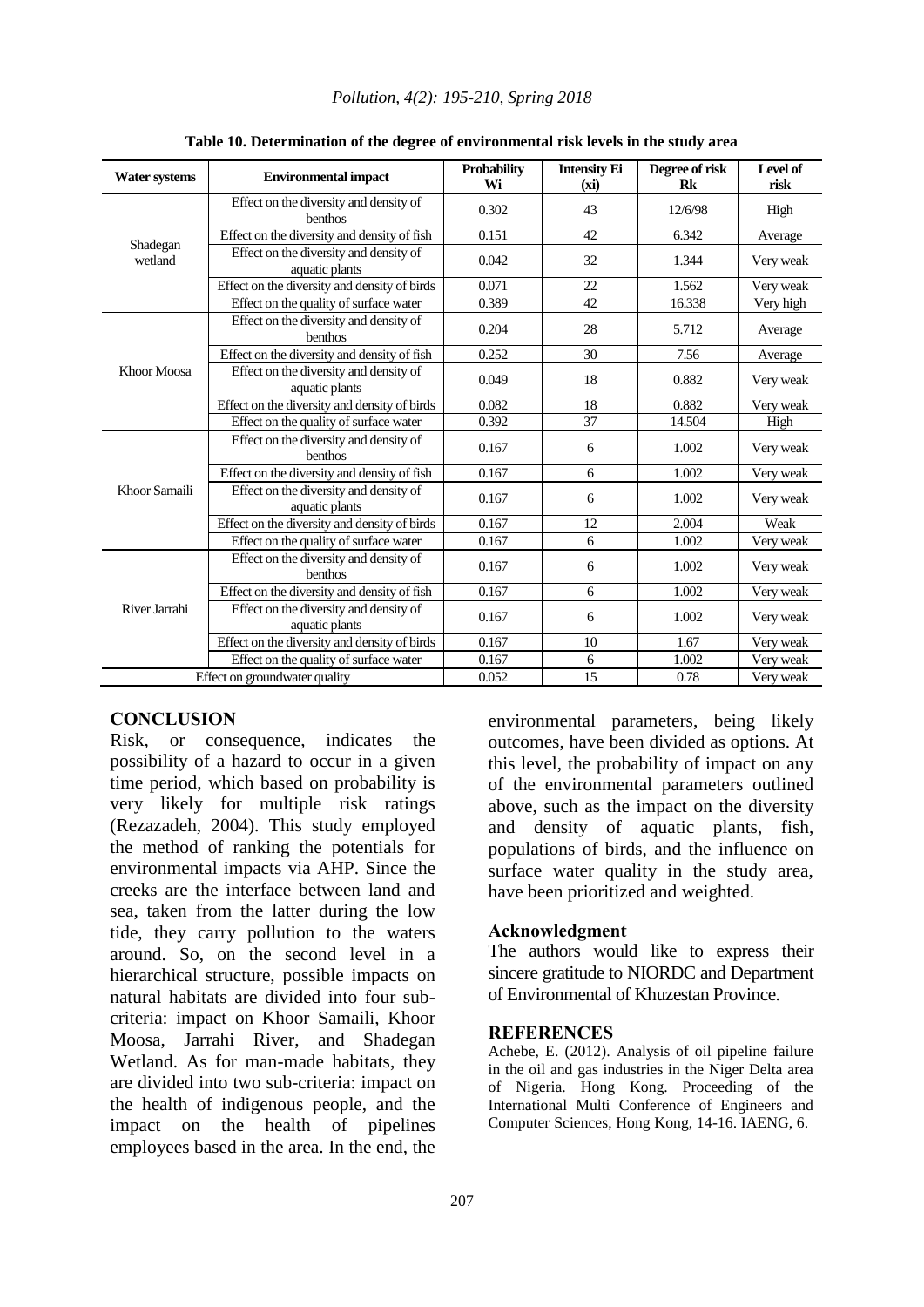Acton, M.R., Baldwin, T.R and Jager, E.E. (2002). Recent developments in the design and application of the PIPESAFE risk assessment package for gas transmission pipelines. In 4th International Pipeline Conference. American Society of Mechanical Engineers, 19: 831-839.

Ahn, B.J and Jo, Y. (2005). A method of quantitative risk assessment for transmission pipeline carrying natural gas. Journal of Hazardous Materials, 123: 1-12.

Alencar, M.H. and de Almeida, A.T. (2010). Assigning priorities to actions in a pipeline transporting hydrogen based on a Multi criteria Decision Model. International Journal of Hydrogen Energy, 35: 3610-3619.

Brito, A.J. and de Almeida, A.T. (2009). Multiattribute risk assessment for risk ranking of natural gas pipelines. Reliability Engineering and System Safety, 94: 187-198.

Brody, S.D. Grover, H. Bernhardt, S. Tang, Z. Whitaker and B. Spence. (2006). Identifying potential conflicts associated with oil and gas exploration in Texas State Coastal Waters: A Multi criteria Spatial Analysis. Environmental Management, 38: 597-617.

Chiozza, M. L. and Ponzetti, C. (2009). FMEA: a Model for reducing medical errors. Clinica Chimica Acta, 40(4): 75-78.

Colavito, L. (2002). Wetland economic valuation using bio economic model: The case of Hail Haor, Bangladesh, paper presented at workshop on conservation and sustainable use of wetlands: Learning from the world, IUCN − The World Conservation Union, Kathmandu.

Crowl, D.A. and Jo, Y. (2008). Individual risk analysis of high pressure natural gas pipelines. Convers. Manage.,49(2): 205-211.

Culley, and J. M. (2011). Use of a computermediated Delphi process to validate a mass casualty conceptual model. CIN: Computers, Informatics, Nursing, 29(5): 272-279.

Davami, A. H., Moharamnejad, N., Monavari, S.M. and Shariat, M. (2014). An urban solid waste landfill site evaluation process incorporating GIS in local scale environment: A case of Ahvaz City, Pollut. Res., 112(6): 252-253.

Dawotola, A.W. Gelder, P. and Vrijling, J. (2010). Multi criteria decision analysis framework for risk management of oil and gas pipelines. In: Ale, P. and Zio, Eds., Reliability, Risk and Safety, Taylor and Francis Group, London, 36: 307-314.

Dey, P.K. (2010). Managing Project Risk Using

Combined Analytic Hierarchy Process and Risk Map. Applied Soft Computing, 10: 990-1000.

ENSR Corporation. (2007). Pipeline Risk Assessment and Environmental Consequence Analysis. Document, 10623-004.

Galalizadeh, S. Karimi, S. Shirzadi and S. Galalizadeh, A. (2016). Analysis of site selection in the industrial zones based on environmental and economic models: a case study of Arvand industrial zone of Iran. Int. J. Environ. Pollut., 15: 154-184.

Ganoulis, J. and Simpson, I. (2006). Environmental Risk Assessment and Management: Promoting Security in the Middle East and the Mediterranean Region. Springer.

Geist, M. R. (2010). Using the Delphi method to engage stakeholders: A comparison of two studies. Evaluation and Program Planning, 33(2): 147-154.

Hassanzadeh, Ali and Kazemi, R. (2005.) An introduction to risk management in infrastructure projects, Management and Planning Organization, Iran.

Hanson, A. (2008). Wetland ecological functions assessment: An overview of approaches. Canadian Wildlife Service Technical Report Series, 16(2): 123-125.

Hosseini Alhashemi, A.M., Mohammadi Roozbahani, A. and Maktabi, P. (2013). Investigation on anthropogenic and natural share of heavy metals in surface sediments of Shadegan Wetland. Pollut. Res., 26(4): 531-535.

Hosseini Alhashemi, A. S. Karbassi, A. R. Hassanzadeh Kiabi, B. Monavari, S. M. and Nabavi, S. M. B. (2011). Accumulation and bio accessibility of trace elements in wetland sediments. Iran. Environ. Bull., 116(2): 257-266.

Jica, Doe and Moja. (2003). the Study on Integrated Management for Ecosystem Conservation of the Anzali Wetland in the Islamic Republic of Iran, Nippon Koie Co., Japan.

Kaffashi, S., Shamsudin M.N, Radam, A., Rahim, A.Kh. Rusli, M.Y. and Yazid, M. (2011). Economic valuation of Shadegan International Wetland, Iran; Notes For conservation. Regional Environmental Change 11(4): 925-934.

Karbassi, A. R., Monavari, S. M., Nabi Bidhendi, Gh. R. Nouri, J. and Nematpour, K. (2008). Metal pollution assessment of sediment and water in the Shur River. Iran. Environ. Bull., 108(1): 125-134.

Khader, Y., Abdelrahman, M., Abdo, N., Awad, S., Al-Sharif, M. and Elbetieha A. (2016). Exposure to air pollution and pregnancy outcomes in the East Mediterranean Region: a systematic review. Int. J. Pediatr, 4(1): 1255-71.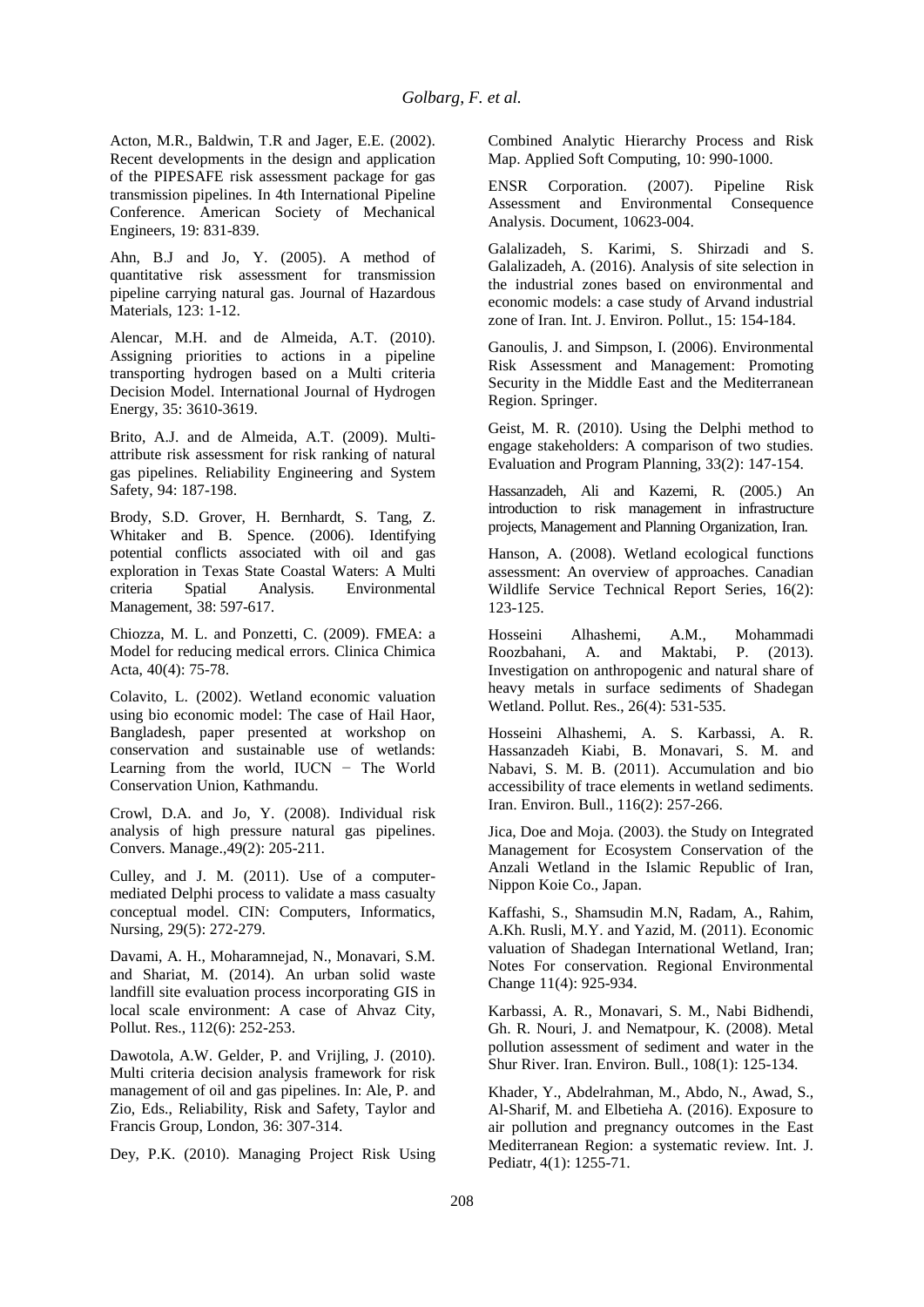Khaleghian, M., Danehkar, A., Khorasani ,N. Jozi ,A. J. Feghhi, G. and Navabi Ghamsari, R. (2013). Environmental risk assessment of gas pipeline with method of Muhlbauer (Case Study: Lorestan Province). Iranian Gas Engineering and Development Company. Iran.

Kheirkhah Ghehi, N., Hamidreza Jafari, H. and Bahram Malekmohammadi, B. (2013). Applying Indexing Method to railway risk assessment by using AHP and Mamdani Fuzzy Algorithm in MATLAB: a case study in Iran, Qazvin-Zanjan Railway. Iran. Environ. Bull., 265(2): 189-209.

Kim, K. and Lee, D. (2011). Wetland restoration to enhance biodiversity in urban areas-A Comparative analysis. Landscape Eco Eng. 7: 27-32.

Kumar, R., Dinesh, S. and Kumar, D. (2005). Systematic failure mode effect analysis (FMEA) using fuzzy linguistic modelling, Int. J. Environ. Pollut., 19 : 209-224.

Li, N., Chen, L., He, X. and Song, L. (2015). Jingyun Sun risk analysis of sour natural gas pipeline when pigging. Chin. Geol., 76: 112-119.

Liu Gencheng, H. (2014). Risk and countermeasure when pigging natural gas pipe. China Petroleum and Chemical Industry Standards and Quality, 7.

Lu, D., Skow, J. and Keane, S. (2014). Assessing the probability of detecting crack features using ultrasonic in-line inspection tool run results and excavation data. In 10th International Pipeline Conference. American Society of Mechanical Engineers, Paper No. IPC2014-33248.

Malmasi, S., Mohammad Fam, I. and Mohebbi, N. (2010). Health, Safety and Environment risk assessment in gas pipelines. Iran. Environ. Bull., 118(2): 139-158.

Mathews, G. (2013). The Ramsar Convention on Wetlands: Its history and development, Ramsar Convention Bureau, Gland, Switzerland.

Mirghafouri, H. and Ali Kousha, A. (2015). Risk assessment of water transmission pipelines with Fuzzy FMEA-AHP approach (Case study: Yazd water transmission pipeline). J. Appl. Environ. Biol. Sci., 5(4): 134-141.

Monavari, M. (2007). Environmental Impact Assessment, doe of Iran and the United Nations Development Program. Tehran, Iran.

Monavari, M. (2009). The environmental management plan for establishment of export oil reservoirs in the port of Mahshahr, Noandishan Plan Co., Tehran, Iran.

Montazer-Hojat, A., Mansouri, B. and Mojtaba Ghorbannezhad, M. (2015). Economic valuation of

Shadegan Wetland, Iran. Environ. Bull., 126(1): 212-236.

Muhlbauer, W.K. (2004). Pipeline risk management manual, Gulf professional publishing, United State of America, 31: 577-584.

Muralidharan, S., Jayakumar, R. and Vishnu, G. (2004). Heavy metals in feathers of six species of birds in the district Nilgiris, India. Int. Agrophys., 25: 93-96.

Narjes, O. (2013). Bio monitoring of heavy metals in birds in Iran in relation to trophic levels. Eng. Geol., 101: 61-70.

Nasehi, F., Monavari, M., Naderi, G., Vaezi, M. and Madani, F. (2013). Investigation of heavy metals accumulation in the sediment and body of carp fish in Aras River. Iran. Environ. Bull., 124(1): 240-251.

Ramsar Convention Secretariat. (2007). Ramsar handbooks for the wise use of wetlands, 3rd. Ramsar Convention Secretariat: Gland, Switzerland.

Ramsar Convention. (2010). National wetland policies, developing and implementing national wetland policies,. Handbook 2., Ramsar Convention Secretariat, Gland, Switzerland.

Ramsar Convention Secretariat. (2013). The Ramsar Convention Manual: A guide to the Convention on Wetlands, 6th Editions, Ramsar Convention Secretariat, Gland, Switzerland.

Rezazadeh, H., (2004). Engineering, safety and risk assessment systems, Amirkabir University of Technology, Tehran, Iran.

Sardar, A., Ali Mohammadi, I., Parkhide, M. and Mirzayi, F. (2009). Assessment of risks of transmission pipeline processes, storage and loading operation of crude oil in oil terminal of Khark by FME and CA method. Third national conference of safety and management engineering. Tehran. Industrial University of Sharif, Iran.

Scott, D.A. (2007) .A Review of the Status of the Breeding Water birds in Iran in the 1970s. J. Pod. West Central Asian Ornith. 46: 315-321.

Segismundo, A., Augusto, P. and Miguel, C. (2008). Failure mode and effects analysis (FMEA) in the context of risk management in new product Development, A case study in an automotive company". Pollut. Res., 86(3): 196-202.

Taghinia Hejabi, A., Karbassi, A. and Monavari, S. M. (2011). Heavy metal pollution in water and sediments in the Kabini River, Karnataka, India. India. Geol., 99: 51-60.